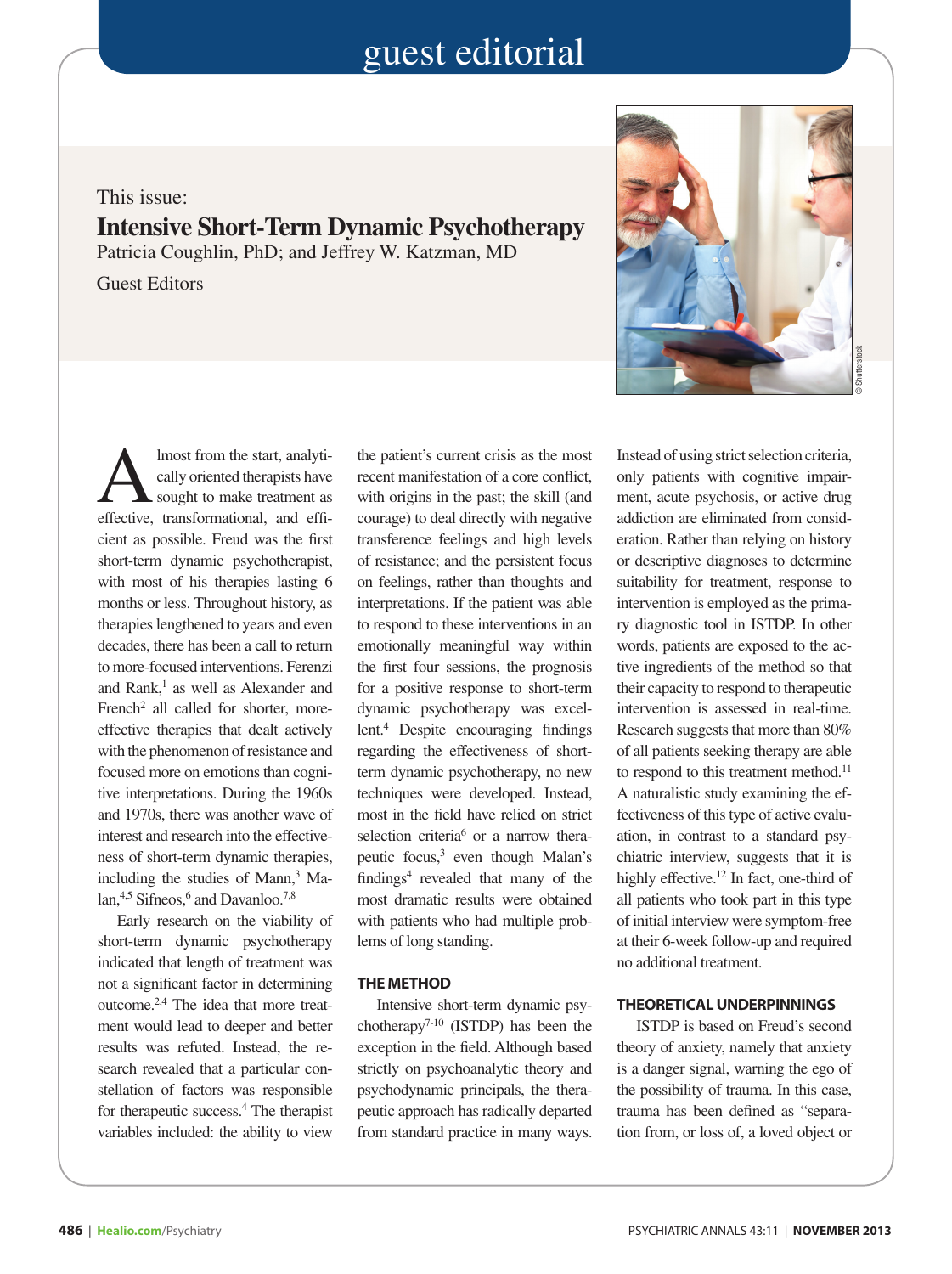a loss of its love."13 Our basic feelings and emotions, from love and grief to rage and guilt, have all been selected throughout evolution to facilitate the emotional bond between loved ones. When caregivers fail to adequately attune to their children, or important emotional bonds are ruptured or abused, intensely mixed feelings are generated. "That such a separation or loss would constitute trauma is readily explained by the infant and child's prolonged state of mental and physical helplessness and utter dependence on caretakers for survival and wellbeing."9 When the desire to love and be loved is thwarted or neglected, deep pain and grief are experienced. Rage toward the loved one who is causing that pain is also activated. The experience of such intense and often murderous rage toward a loved and needed parent gives rise to anxiety and guilt that is often overwhelming and is rendered unconscious. Although defending against these feelings reduces conscious anxiety and guilt and may help to preserve the bond with parents, it also exacts a toll over time. Put very simply, presenting problems are viewed as the inevitable result of the patient's excessive reliance on defenses against anxiety-provoking feelings, wishes, and impulses.

In addition to the negative consequences of defensive functioning, $14,15$ the concomitant lack of awareness of anxiety and emotions prevent their optimal regulation. A good deal of research now suggests that many psychiatric disorders may be, at least in part, disorders of emotional awareness and regulation.16 Consequently, therapeutic interventions that can foster the awareness, regulation, and integration of strong emotions should be effective in remediating symptoms and facilitating emotional health and well-being.17

### **THERAPEUTIC TASK**

Since the defensive avoidance of anxiety-laden feelings is viewed as the major cause of psychopathology, the therapeutic task involves identifying and then removing the defenses in favor of facing and viscerally experiencing the feelings that have been chronically avoided. Since defenses work by reducing anxiety and keeping threatening thoughts, feelings, memories, and impulses out of conscious awareness, patients can be quite reluctant to abandon them. In most cases, these defenses have had some adaptive value in the past. However, when defenses are relied on excessively, they often cause the very problems that patients need our help to overcome. Great therapeutic skill is required to deal effectively with the defenses and resistances that interfere with the therapeutic relationship and perpetuate the patient's suffering.

#### **PSYCHODIAGNOSTIC PROCEDURE**

ISTDP begins with a highly focused and detailed approach to inquiry, examining the nature and history of the patient's difficulties in a phenomenological manner. The patient's current problems provide the starting point for inquiry. This process increases the likelihood that therapist and patient will come to consensus regarding the nature of the problem and the therapeutic goals, both of which are highly associated with the establishment of a strong therapeutic alliance.18 It also allows for an examination and understanding of the factors involved in precipitating the patient's symptoms.

Once the survey of difficulties has been obtained, the therapist zeros in on a recent example of the chief complaint. The patient is encouraged to be an active participant in the process from the outset and is invited to provide detailed information about his experience. Any hesitation to form a collaborative alliance with the therapist is identified as it appears. Then, the patient is encouraged and directed to identify and experience his true feelings toward the significant others involved in the example being explored. Whereas many therapies focus on some aspect of emotion, say the cognitive awareness or somatic experience of feelings, ISTDP is a method of treatment that facilitates the direct and multifocal experience of feelings, including the cognitive, emotional, somatic, and interpersonal components of affect. In so doing, the patient's ability to tolerate, understand, and integrate previously disavowed emotions is enhanced. It also appears that the direct and visceral experience of anxiety-laden feelings and impulses leads reliably to an opening or unlocking of unconscious memories, allowing patient and therapist to get directly to the core of their difficulties.7,17 The subsequent de-repression of memories, dreams, and associations sheds light on the development of the patient's core conflicts and creates an opportunity for their rapid resolution. The developmental history pertinent to the presenting complaints takes place once this opening has been created.

Since anxiety about, and defenses against, the experience of mixed feelings will become a resistance in the treatment, the identification of both is vital for rapid and effective treatment. ISTDP was designed to deal directly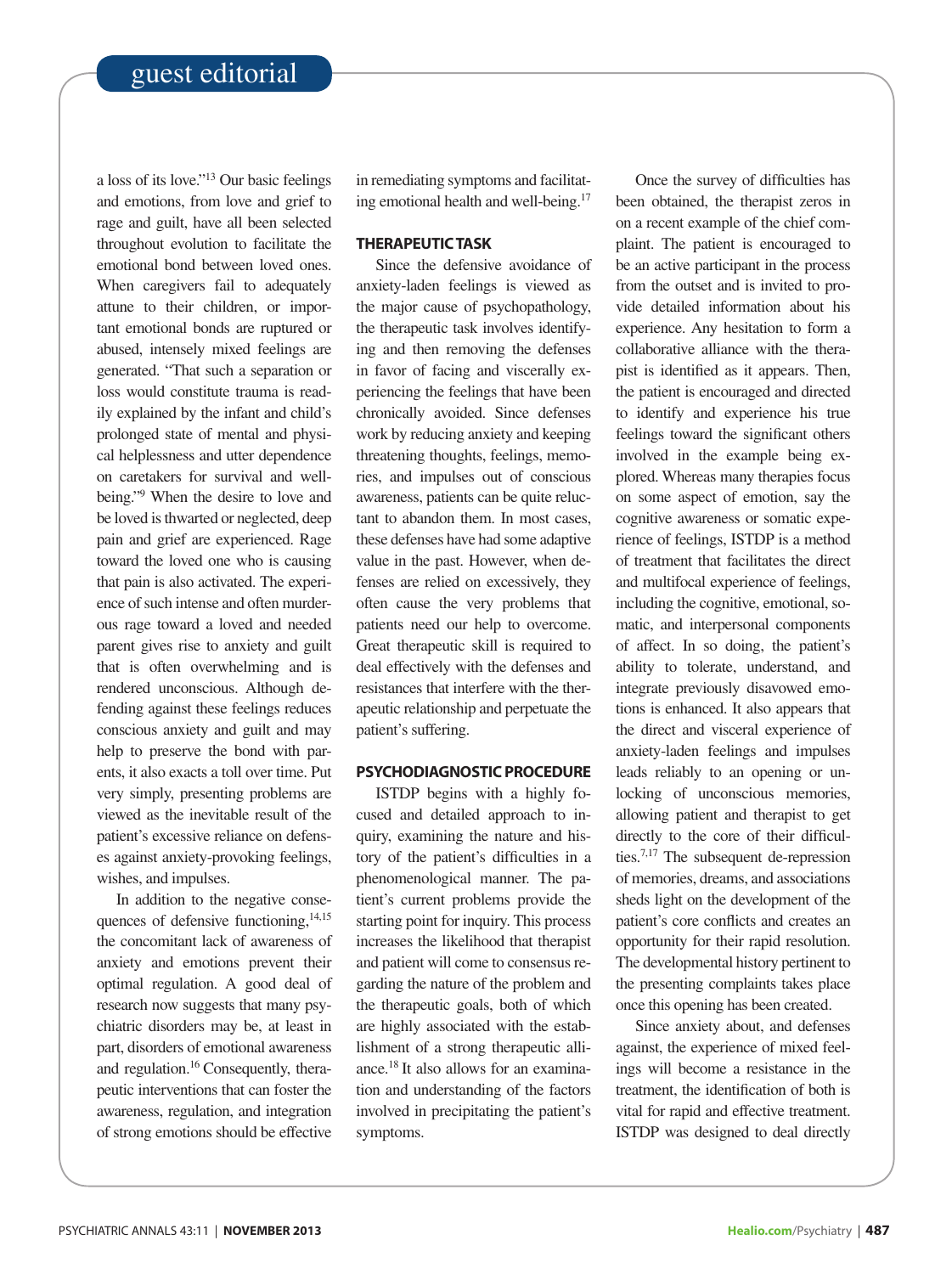with these forces from the inception of treatment, which may be one of the factors responsible for high levels of success, especially with patients who have proved resistant to other forms of therapy.19,20 The therapist's active and persistent effort to connect emotionally with patients activates the unconscious attachment system and rapidly mobilizes the complex feelings toward others that have been previously avoided. In this way, even chronic conflicts come alive in the therapeutic relationship and are available for revision.

Throughout the process, anxiety is monitored and used as both a guide and measure of safety. Often, therapists move in to reduce anxiety far too rapidly, inadvertently depressurizing the very process that can lead to healing. Since anxiety is the signal that threatening feelings and impulses are being activated, it is our sign to move in, not out, of focus on the conflict stimulating the anxiety. Assessing and regulating anxiety in such a way that it remains at an optimal level is the key to a safe and successful process. If anxiety is too high, causing physical symptoms or cognitive-perceptual disruption, downregulation is indicated. Helping the patient think about feelings or "mentalize," rather than becoming symptomatic, is a vital step in building capacity.<sup>21</sup> Conversely, if defenses are in place and anxiety is too low, progress will be greatly compromised. Focus and pressure to experience feelings is required in order to increase anxiety to an optimal level in such cases. The constant monitoring of anxiety allows therapists to tailor their interventions to the current needs and capacities of each patient.

#### **THE THERAPEUTIC STANCE**

The ISTDP therapist is not neutral but takes a stand for the health and capacity of the patient while blocking defensive avoidance and destructive behaviors that undermine treatment and perpetuate suffering. This method of treatment includes techniques designed to mobilize the patient's will, develop a collaborative alliance, challenge defenses, facilitate the direct experience of previously avoided feelings, and develop an atmosphere of intimacy and trust between patient and therapist.<sup>22</sup>

Recent research on memory reconsolidation validates this method of accessing implicit emotional memories and transforming them in such a way that they are fundamentally changed.22,25 This research suggests that the "brain is always capable of unlocking and dissolving emotional learnings,"22 if exposed to a certain set of circumstances, all of which are integrated into the paradigm of intensive short-term dynamic psychotherapy. It seems that the "reactivation of a consolidated memory can return to a labile, sensitive state — in which it can be modified, strengthened, changed, or even erased."22,25 The process of reactivation and reconsolidation of previously implicit emotional memories often appears to be life-changing.22 In order to achieve such ends, the emotions evoked in situations that typically activate symptoms must be reactivated in the treatment situation. It is not enough to talk about feelings, they must be viscerally experienced in order for the memories associated with these feelings to be evoked. Once these feelings and memories are reactivated, conscious, and present in the here and now, they are in a destabilized state and available for reworking. It is essential that some sort of disconfirming experience with the therapist take place during this period of time for the transformation to occur.22 This finding seems to substantiate the work of Alexander and French<sup>2</sup> regarding the central importance of the corrective emotional experience.

#### **SUMMARY**

In this special edition of Psychiatric Annals, readers will be introduced to the theory and technique of intensive short-term dynamic psychotherapy. A variety of researchers and practitioners will detail their personal experience learning ISTDP and integrating it into their own psychiatric practice, as well as presenting the data on clinical and cost-effectiveness across a wide spectrum of patients. References to the use of ISTDP across settings will also be included. An original article describing a treatment program for patients in a specially designed ISTDP residential program in Norway is presented. The cost-effectiveness of this modality will be delineated. Finally, the unique aspects of teaching and training practitioners in the application of ISTDP, along with some preliminary data on the efficacy and cost-effectiveness of this training for psychiatric residents is presented.

*doi: 10.3928/00485713-20131105-02*

#### **REFERENCES**

- 1. Ferenczi S, Rank O. *The Development of Psychoanalysis.* New York, NY: Nervous & Mental Disease Publication Company; 1925.
- 2. Alexander F, French TM. *Psychoanalytic Therapy Principles and Application*. Lincoln, NE: University of Nebraska Press; 1946.
- 3. Mann J. *Time-Limited Psychotherapy.* Cambridge, MA: Harvard University Press; 1973.
- 4. Malan DH. *A Study of Brief Psychotherapy*. New York, NY: Plenum Press; 1963.
- 5. Malan DH. I*ndividual Psychotherapy and the Science of Psychodynamics.* London, England: Butterworth, 1979.
- 6. Sifneos PE. *Short-Term Dynamic Psychotherapy: Evaluation and Technique*. New York, NY: Plenum Press; 1979.
- 7. Davanloo H. *Unlocking the Unconscious: Selected Papers of Habib Davanloo.* Chichester, West Sussex, England: Wiley; 1990.
- 8. Davanloo H. *Intensive Short-Term Dynamic Psychotherapy.* Chichester, West Sussex, England: Wiley; 2000.